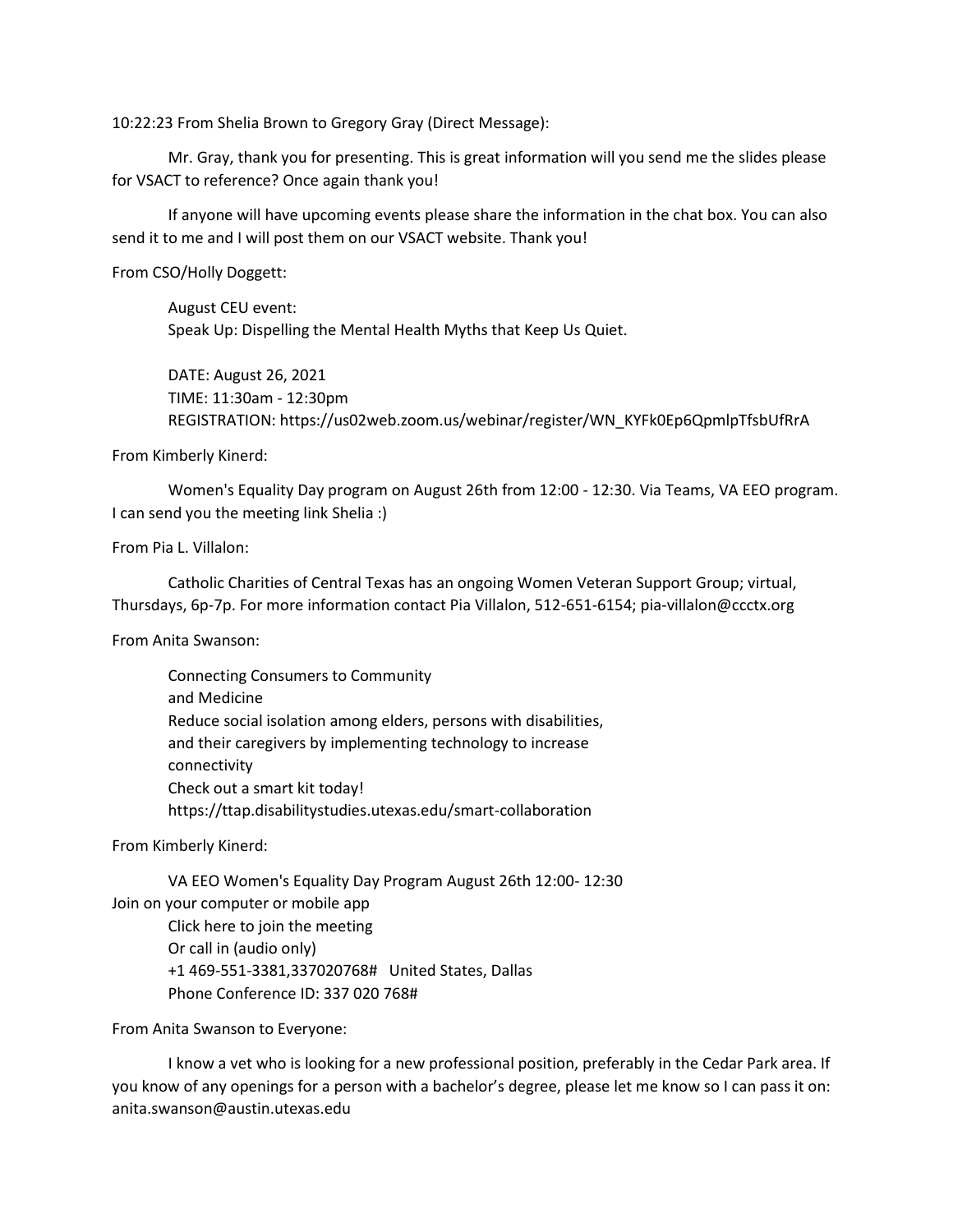From CSO/Holly Doggett to Everyone:

<https://sites.utexas.edu/imvfw/files/2021/05/May-2021-CSO-Engagement-Guide.pdf>

From CSO/Holly Doggett to Everyone:

The guide is a great resource for concerned significant others wanting to know how to be engaged in veteran suicide prevention.

10:45:53 From Shelia Brown to Everyone:

`Thank you, all for sharing this great information. If you have flyers you can send them to my email as well. I will post them on the VSACT site. I will be updating the site later this afternoon. You can also post or tag on our VSACT Facebook page.

From Manny Tamarez:

Emmanuel.tamarez@familiesincrisis.net

From Manny Tamarez:

We provide housing program services for Veterans that are homeless and at-risk of becoming homeless.

SSVF grant for income not over 50% Texas Veteran Commission grant for income not over 80% (includes services for widows) Have the veteran call 254-634-1184 Ask to be screen for veteran housing Or Reach out to me Emmanuel.tamarez@familiesincrisis.net 254-245-8269

Ken Buchanan 254-730-4190 kbuchanan@aarp.org https://www.aarp.org/aarpfoundation/our-work/income/scsep/

Margret Watson, CCM DVOP/Texas Veterans Commission:

[https://www.eventbrite.com/e/tvc-employer-showcase-internal-revenue-service-tickets-](https://www.eventbrite.com/e/tvc-employer-showcase-internal-revenue-service-tickets-167074896513)[167074896513](https://www.eventbrite.com/e/tvc-employer-showcase-internal-revenue-service-tickets-167074896513)

From Ken Buchanan:

Ken Buchanan 254-730-4190 kbuchanan@aarp.org [https://www.aarp.org/aarp](https://www.aarp.org/aarp-foundation/our-work/income/scsep/)[foundation/our-work/income/scsep/](https://www.aarp.org/aarp-foundation/our-work/income/scsep/)

## From Manny Tamarez

Want to give a shout out to KC, just finished doing a great job with one of my referrals! She really took the time to listen, educate and help the veteran! KC you ROCK!!!!!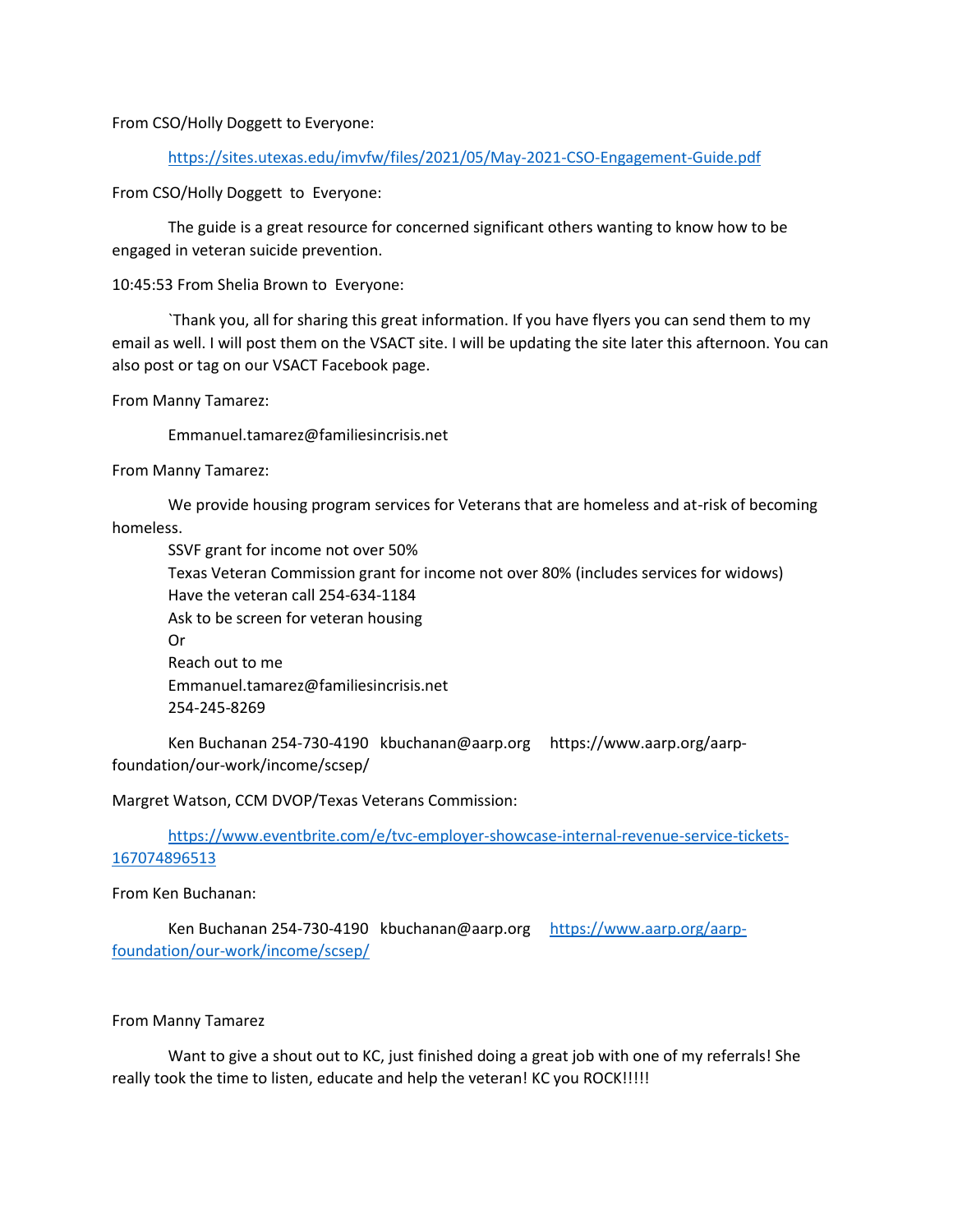## From Keeyawnia Hawkins

Thanks Manny

## CSO/Holly Doggett

https://sites.utexas.edu/vsn/vsrg/

Michelle Aguayo, fort hood behavioral health, cafbhs.outreach@yahoo.com. Search Centex Mental Health Network on Eventbrite to register.

## From Gregory Gray

Gregory L Gray (He/Him/His) Center for Development & Civic Engagement (CDCE) Specialist SLC Student Mentor https://studentleadershipcouncil.com/

Doris Miller Department of Veterans Affairs Medical Center Central Texas Veterans Health Care System 4800 Memorial Drive (135W) Bldg. 6 BA107 Waco, TX 76711

Internal: 53598 External: (254) 297-3598 U.S. Air Force Veteran

"Not everything that is faced can be changed; but nothing can be changed until it is faced"- James Baldwin

From Gregory Gray

gregory.gray@va.gov

CSO/Holly Doggett to Everyone:

Holly Provance Doggett Community Liaison Cedar Crest Hospital & RTC holly.doggett@cedarcresthospital.com 254-939-4016 veteran spouse resiliency group leader NAMI Homefront instructor

Talia McKinnis Soldier and Family Readiness Specialist in Temple. Talia.m.McKinnis.nfg@mail.mil 512-914-0547

Bell County Veteran Service Office Financial assistance program POC: Veteran Resource Liaison Berkely Smith 254-618-1290. Berkely.Smith@bellcounty.texas.gov